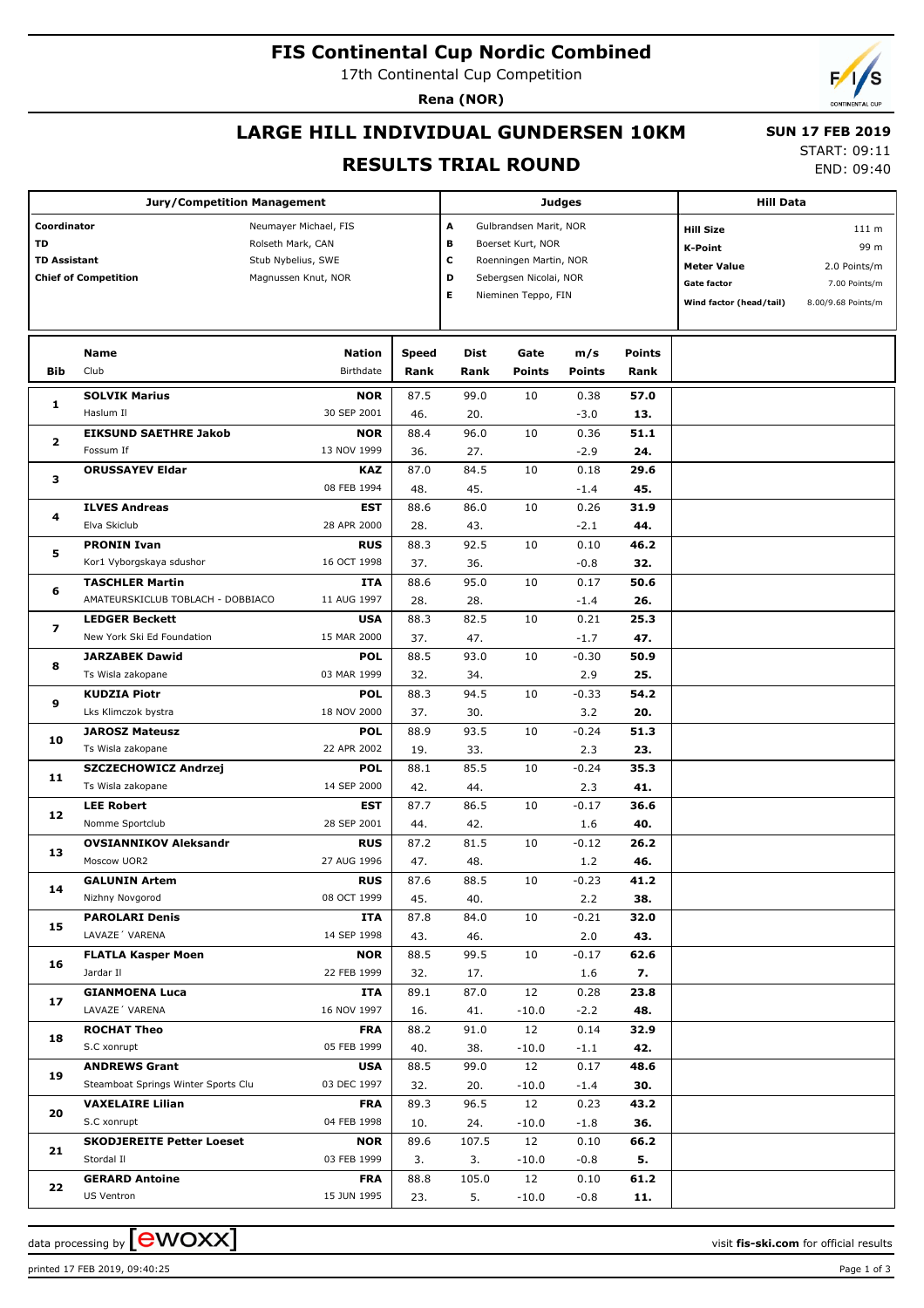# **FIS Continental Cup Nordic Combined**

17th Continental Cup Competition

**Rena (NOR)**

#### **LARGE HILL INDIVIDUAL GUNDERSEN 10KM**

#### **RESULTS TRIAL ROUND**

 **SUN 17 FEB 2019** START: 09:11

END: 09:40

|          | Name                                | Nation                    | Speed | Dist  | Gate          | m/s           | <b>Points</b> |  |
|----------|-------------------------------------|---------------------------|-------|-------|---------------|---------------|---------------|--|
| Bib      | Club                                | Birthdate                 | Rank  | Rank  | <b>Points</b> | <b>Points</b> | Rank          |  |
|          | <b>WELDE Jonas</b>                  | <b>GER</b>                | 89.2  | 99.5  | 12            | 0.13          | 50.0          |  |
| 23       | Sc Sohland                          | 12 MAR 1998               | 12.   | 17.   | $-10.0$       | $-1.0$        | 27.           |  |
|          | <b>PFORDTE Maximilian</b>           | <b>GER</b>                | 89.5  | 102.0 | 12            | $-0.09$       | 56.9          |  |
| 24       | WSV Gruena.                         | 25 JUN 1998               | 5.    | 11.   | $-10.0$       | 0.9           | 14.           |  |
|          | <b>VALLET Edgar</b>                 | <b>FRA</b>                | 88.7  | 97.5  | 12            | $-0.18$       | 48.7          |  |
| 25       | <b>CSR Pontarlier</b>               | 26 JUN 2000               | 26.   | 23.   | $-10.0$       | 1.7           | 29.           |  |
|          | <b>DAGN Florian</b>                 | <b>AUT</b>                | 89.2  | 101.0 | 12            | $-0.13$       | 55.3          |  |
| 26       | Kitzbueheler Ski Club - KSC         | 10 DEC 1999               | 12.   | 14.   | $-10.0$       | 1.3           | 16.           |  |
|          | <b>MAIERHOFER Manuel</b>            | ITA                       | 89.9  | 95.0  | 12            | $-0.17$       | 43.6          |  |
| 27       | <b>GS FIAMMEGIALLE</b>              | 17 DEC 1992               | 1.    | 28.   | $-10.0$       | 1.6           | 34.           |  |
|          | <b>RETTENEGGER Stefan</b>           | <b>AUT</b>                | 88.9  | 94.0  | 12            | $-0.23$       | 42.2          |  |
| 28       | SK Saalfelden                       | 03 FEB 2002               | 19.   | 32.   | $-10.0$       | 2.2           | 37.           |  |
|          | <b>SKOGLUND Andreas</b>             | <b>NOR</b>                | 89.4  | 99.5  | 12            | $-0.41$       | 55.0          |  |
| 29       | Molde Og omegn if                   | 22 MAR 2001               | 7.    | 17.   | $-10.0$       | 4.0           | 18.           |  |
|          | <b>HUETTEL Simon</b>                | <b>GER</b>                | 89.7  | 103.5 | 12            | $-0.03$       | 59.3          |  |
| 30       | Wsv 1922 weissenstadt               | 04 AUG 1999               | 2.    | 6.    | $-10.0$       | 0.3           | 12.           |  |
|          | <b>JOHANSEN Truls Soenstehagen</b>  | <b>NOR</b>                | 89.5  | 98.0  | 12            | $-0.12$       | 49.2          |  |
| 31       | Elverum Hopp                        | 26 JUN 1991               | 5.    | 22.   | $-10.0$       | 1.2           | 28.           |  |
|          | <b>LEHNERT Luis</b>                 | <b>GER</b>                | 89.4  | 103.0 | 12            | $-0.40$       | 61.9          |  |
| 32       | Wsv Oberaudorf                      | 12 JUN 2000               | 7.    | 7.    | $-10.0$       | 3.9           | 9.            |  |
|          | <b>RETTENEGGER Thomas</b>           | <b>AUT</b>                | 89.3  | 100.0 | 12            | $-0.27$       | 54.6          |  |
| 33       | TSU St. Veit im Pongau-Salzburg     | 05 FEB 2000               | 10.   | 16.   | $-10.0$       | 2.6           | 19.           |  |
|          |                                     |                           |       |       |               |               |               |  |
| 34       | <b>KVARSTAD Simen</b><br>Byaasen Il | <b>NOR</b><br>23 MAR 2000 | 89.2  | 108.5 | 12            | $-0.10$       | 70.0          |  |
| 35<br>36 |                                     |                           | 12.   | 1.    | $-10.0$       | 1.0           | 2.            |  |
|          | <b>HAHN Martin</b>                  | <b>GER</b>                | 89.6  | 102.0 | 12            | 0.09          | 55.3          |  |
|          | VSC Klingenthal                     | 06 MAY 1997               | 3.    | 11.   | $-10.0$       | $-0.7$        | 16.           |  |
|          | <b>SKOGLUND Aleksander</b>          | <b>NOR</b>                | 89.0  | 102.0 | 12            | $-0.05$       | 56.5          |  |
|          | Molde Og omegn if                   | 06 MAY 1999               | 17.   | 11.   | $-10.0$       | 0.5           | 15.           |  |
| 37       | <b>DEUSCHL Christian</b>            | <b>AUT</b>                | 88.2  | 102.5 | 10            | $-0.12$       | 68.2          |  |
|          | Nordic Team Absam-Tirol             | 20 APR 1997               | 40.   | 10.   |               | 1.2           | З.            |  |
| 38       | <b>MRAZ Samuel</b>                  | <b>AUT</b>                | 88.8  | 93.0  | 11            | $-0.15$       | 44.5          |  |
|          | KSG Klagenfurt-Kaernten             | 02 JUL 1998               | 23.   | 34.   | $-5.0$        | 1.5           | 33.           |  |
| 39       | <b>SHUMATE Jared</b>                | <b>USA</b>                | 88.6  | 89.5  | 11            | $-0.22$       | 38.1          |  |
|          | Park City Ski and Snowboard         | 06 MAR 1999               | 28.   | 39.   | $-5.0$        | 2.1           | 39.           |  |
| 40       | <b>ORTER Philipp</b>                | <b>AUT</b>                |       |       |               |               |               |  |
|          | SV Villach-Kaernten                 | 16 FEB 1994               |       |       |               |               |               |  |
| 41       | <b>BURAAS Lars</b>                  | <b>NOR</b>                | 88.8  | 96.5  | 11            | $-0.17$       | 51.6          |  |
|          | Hurdal II                           | 17 JAN 1995               | 23.   | 24.   | $-5.0$        | 1.6           | 22.           |  |
| 42       | <b>SKAARSET Lars Ivar</b>           | <b>NOR</b>                | 88.6  | 101.0 | 11            | $-0.28$       | 61.7          |  |
|          | Soere Aal il                        | 05 JAN 1998               | 28.   | 14.   | $-5.0$        | 2.7           | 10.           |  |
| 43       | <b>SCHMID Julian</b>                | <b>GER</b>                | 88.7  | 96.5  | 11            | $-0.34$       | 53.3          |  |
|          | Sc Oberstdorf                       | 01 SEP 1999               | 26.   | 24.   | $-5.0$        | 3.3           | 21.           |  |
| 44       | <b>LANGE Jakob</b>                  | <b>GER</b>                | 88.9  | 92.0  | 11            | $-0.25$       | 43.4          |  |
|          | WSV Kiefersfelden                   | 05 AUG 1995               | 19.   | 37.   | $-5.0$        | 2.4           | 35.           |  |
| 45       | <b>WELDE David</b>                  | <b>GER</b>                | 89.4  | 103.0 | 11            | $-0.10$       | 64.0          |  |
|          | SC Sohland                          | 15 APR 1994               | 7.    | 7.    | $-5.0$        | 1.0           | 6.            |  |
| 46       | <b>JOEBSTL Thomas</b>               | <b>AUT</b>                | 88.9  | 94.5  | 11            | $-0.15$       | 47.5          |  |
|          | SG Klagenfurt-Kaernten              | 22 SEP 1995               | 19.   | 30.   | $-5.0$        | 1.5           | 31.           |  |
| 47       | <b>RIIBER Harald Johnas</b>         | <b>NOR</b>                | 89.2  | 108.0 | 11            | $-0.17$       | 74.6          |  |
|          | Heming                              | 08 APR 1995               | 12.   | 2.    | $-5.0$        | 1.6           | 1.            |  |
| 48       | <b>SOETVIK Sindre Ure</b>           | <b>NOR</b>                | 88.5  | 103.0 | 10            | 0.07          | 62.4          |  |
|          | Il Eldar                            | 21 SEP 1992               | 32.   | 7.    | $-5.0$        | $-0.6$        | 8.            |  |

printed 17 FEB 2019, 09:40:25 Page 2 of 3

data processing by **CWOXX** and  $\overline{C}$  and  $\overline{C}$  and  $\overline{C}$  and  $\overline{C}$  and  $\overline{C}$  and  $\overline{C}$  and  $\overline{C}$  and  $\overline{C}$  and  $\overline{C}$  and  $\overline{C}$  and  $\overline{C}$  and  $\overline{C}$  and  $\overline{C}$  and  $\overline{C}$  and  $\overline{C}$